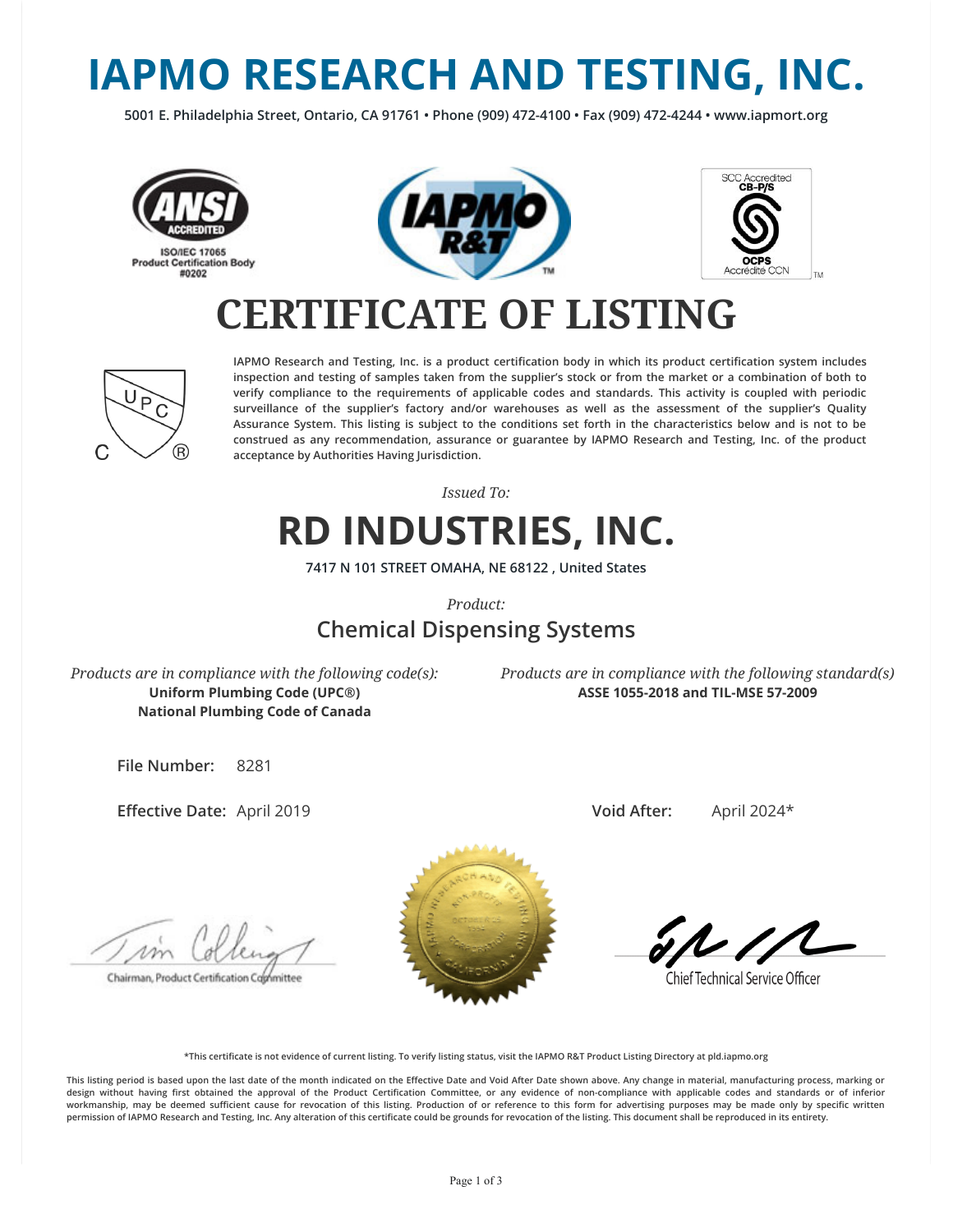## **IAPMO RESEARCH AND TESTING, INC. CERTIFICATE OF LISTING**



**Issued To:** RD INDUSTRIES, INC. **Effective Date:** April 2019

**File Number:** 8281

**Product:** Chemical Dispensing Systems **Void After:** April 2024

This certificate is not evidence of current listing.To verify listing status, visit the IAPMO R&T Product Listing Directory at pld.iapmo.org

#### **Identification:**

Each device shall be permanently marked with the manufacturer's name or trademark, model number and ASSE 1055 A or B. The product shall also bear the cUPC® certification mark.

#### **Characteristics:**

Chemical dispensing units manufactured with self contained means of backflow protection and classified as follows: Type A: Devices that include backflow protection. Type B: Devices that include backflow protection located downstream of shut off valve or include pressure bleeding device. To be used for mixing potable water with chemicals to provide the user with a chemical solution which is ready to use. To be installed in accordance with the manufacturer's instructions and the requirements of the latest edition of the Uniform Plumbing Code.

Products listed on this certificate have been tested by an IAPMO R&T recognized laboratory. This recognition has been granted based upon the laboratory's compliance to the applicable requirements of ISO/IEC 17025.